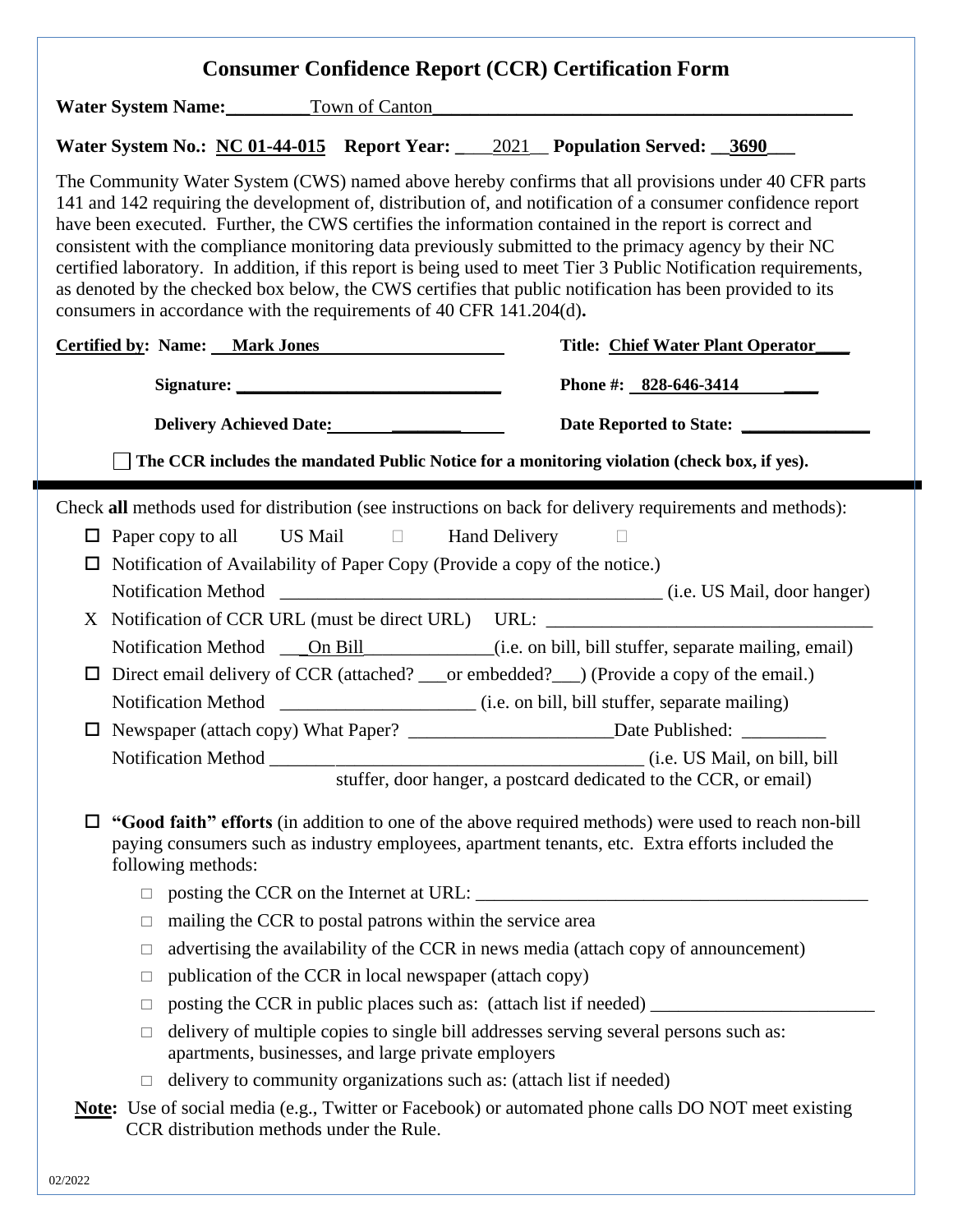### **INSTRUCTIONS for Water System (**Remove this page prior to distribution.**) Submittal of your CCR and Certification Form to the Public Water Supply Section**

Beginning in 2018, the CCR for report year 2017 and future years must be submitted using our new ECERT Online Certification application. You must submit your CCR, Certification form, and supporting documentation (copy of notice, email, or bill example) using the links provided below. Follow the directions to ensure efficient tracking and receipt of your submittal, expedited review of report data by the Public Water Supply (PWS) Section, and your system's compliance with state and federal regulations.

➢ **CCR Template:** <https://deq.nc.gov/about/divisions/water-resources/drinking-water/compliance-services#ccr>

➢ **ECERT Online Certification and Submittal of CCR:** <https://pws.ncwater.org/ECERT/pages/default.aspx>

For assistance with accessing ECERT please send email to: [PWSS.CCR@ncdenr.gov](mailto:PWSS.CCR@ncdenr.gov) (use 'Return Receipt Requested' to verify PWS Section's receipt.) **Note:** ECERT Access Instructions are located at the following link: [https://files.nc.gov/ncdeq/Water%20Resources/files/pws/compliance/ECERT\\_Access%20Instructions\\_Revision\\_tam\\_lfr.pdf](https://files.nc.gov/ncdeq/Water%20Resources/files/pws/compliance/ECERT_Access%20Instructions_Revision_tam_lfr.pdf)

If you do not have internet access, please submit using the following methods:

- ➢ **By Postal Mail:** Mail your CCR, Certification form, and supporting documentation to: Public Water Supply Section, 1634 Mail Service Center, Raleigh, NC 27699-1634, Attn: CCR Rule Manager
- ➢ **By FAX:** FAX your CCR, Certification form, and supporting documentation to (919) 715-6637, Attn: CCR Rule Manager

# **CCR Customer Direct Delivery Requirements (Based on Population)**

- ➢ **Systems serving 100,000 or more persons must** post the CCR on a publicly-accessible Internet site using a direct URL.
- ➢ **Systems serving 10,000 or more persons must** distribute the CCR by mail or direct delivery.
- ➢ **Systems serving less than 10,000 persons but more than 500 persons must either**: (1) distribute the CCR by mail or direct delivery **OR** (2) notify their customers that the CCR is not being mailed, but it will be in what newspaper(s) and when (attach copy of notice). The complete CCR should be printed in the local newspaper, and a copy of the CCR must be made available upon request. *(The 2nd option is not acceptable if using the CCR for Tier 3 Public Notification!)*
- ➢ **Systems serving 500 or fewer persons must either:** (1) distribute the CCR by mail or direct delivery OR (2) notify their customers that the CCR is not being mailed, and a copy of the CCR must be made available upon request. *(The 2nd option is not acceptable if using the CCR for Tier 3 Public Notification!)* A copy of the notice must be submitted to the State with the CCR and Certification Form.

|                                                                                          | <b>METHOD DESCRIPTION</b>                                                                                                                                                                                                                                                                                                                                                                                                                                                                                                                                                                                                                                      |  |  |  |  |  |  |
|------------------------------------------------------------------------------------------|----------------------------------------------------------------------------------------------------------------------------------------------------------------------------------------------------------------------------------------------------------------------------------------------------------------------------------------------------------------------------------------------------------------------------------------------------------------------------------------------------------------------------------------------------------------------------------------------------------------------------------------------------------------|--|--|--|--|--|--|
| <b>CCR DELIVERY METHOD</b>                                                               | (Click link: EPA-CCR Rule Delivery Options Memo January 3, 2013.                                                                                                                                                                                                                                                                                                                                                                                                                                                                                                                                                                                               |  |  |  |  |  |  |
|                                                                                          | for referenced Appendix Figures below.)                                                                                                                                                                                                                                                                                                                                                                                                                                                                                                                                                                                                                        |  |  |  |  |  |  |
| Mail - paper copy                                                                        | CWS mails a paper copy of the CCR to each bill-paying customer.                                                                                                                                                                                                                                                                                                                                                                                                                                                                                                                                                                                                |  |  |  |  |  |  |
| Mail – notification that CCR is available<br>on web site via a direct URL                | CWS mails to each bill-paying customer a notification that the CCR is available and provides a direct URL<br>to the CCR on a publicly available site on the Internet where it can be viewed. A URL that navigates to a<br>web page that requires a customer to search for the CCR or enter other information does not meet the<br>"directly deliver" requirement. The mail method for the notification may be, but is not limited to, a water<br>bill insert, statement on the water bill or community newsletter. See Figure 1 in the Appendix. A copy of<br>the notice of the direct URL must be submitted to the State with the CCR and Certification Form. |  |  |  |  |  |  |
| Email – direct URL to CCR                                                                | CWS emails to each bill-paying customer a notification that the CCR is available and provides a direct<br>URL to the CCR on a publicly available site on the Internet. A URL that navigates to a web page that<br>requires a customer to search for the CCR or enter other information does not meet the "directly deliver"<br>requirement. This method may only be used for customers when a CWS has a valid email address to<br>deliver the CCR electronically. See Figure 2 in the Appendix. A copy of the email must be submitted to<br>the State with the CCR and Certification Form.                                                                     |  |  |  |  |  |  |
| Email – CCR sent as an attachment to<br>email                                            | CWS emails the CCR as an electronic file email attachment [e.g., portable document format (PDF)]. This<br>method may only be used for customers when a CWS has a valid email address to deliver the CCR<br>electronically. See Figure 3 in the Appendix. A copy of the email must be submitted to the State with the<br>CCR and Certification Form.                                                                                                                                                                                                                                                                                                            |  |  |  |  |  |  |
| Email – CCR sent as an embedded<br>image in an email                                     | CWS emails the CCR text and tables inserted into the body of an email (not as an attachment.) This<br>method may only be used for customers when a CWS has a valid email address to deliver the CCR<br>electronically. See Figure 4 in the Appendix. A copy of the email must be submitted to the State with the<br>CCR and Certification Form.                                                                                                                                                                                                                                                                                                                |  |  |  |  |  |  |
| Additional electronic delivery that<br>meets "otherwise directly deliver"<br>requirement | CWS delivers CCR through a method that "otherwise directly delivers" to each bill-paying customer and<br>in coordination with the primacy agency. This category is intended to encompass methods or technologies<br>not included above. CWSs and primacy agencies considering new methods or technologies should consult<br>with the EPA to ensure it meets the intent of "otherwise directly deliver."                                                                                                                                                                                                                                                        |  |  |  |  |  |  |

**CCR Direct Delivery Methods for Bill-Paying Customers**

 **Note**: Use of social media or automated phone calls DO NOT meet existing CCR distribution methods under the Rule**.**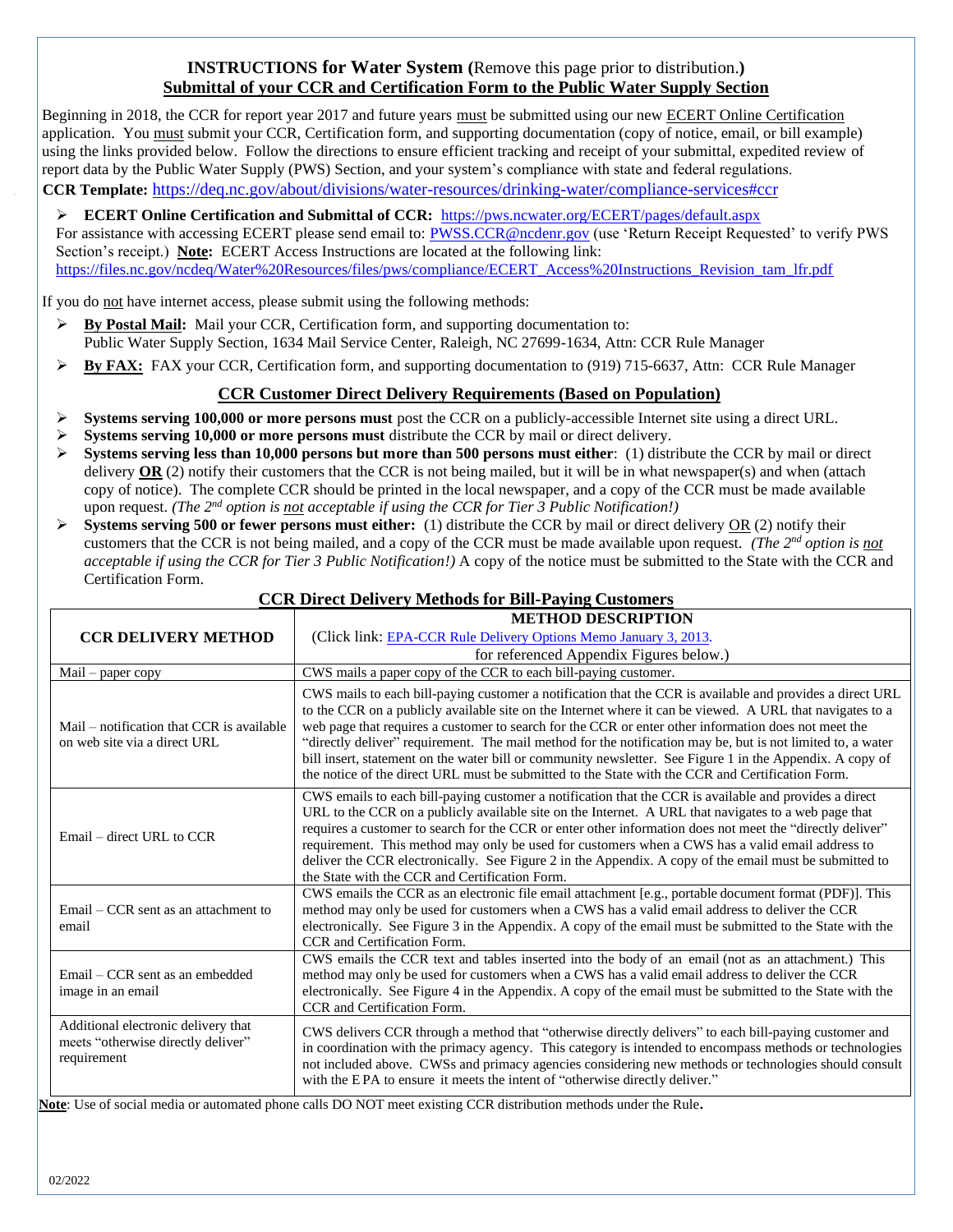# **Instructions for Notice of Availability and/or a Direct URL:**

**Systems serving 500 or fewer persons must either:** (1) distribute the CCR by mail or direct delivery OR (2) notify their customers that the CCR is not being mailed, but a copy of the CCR will be made available upon request. [*Option (2) is not acceptable if using the CCR for Tier 3 Public Notification!]* **The Notice of Availability in the Example below must be delivered to each customer if Option (2) is being used.**

**Regardless of the population**, if the water system intends to provide delivery of the CCR report on a publicly available site on the Internet, a notice of availability containing the direct URL to that website must be directly delivered to all bill paying customers if the full report is not mailed or directly delivered by approved means.

# **Example Notice of Availability:**

The Annual Drinking Water Quality Report for 2021 will not be distributed to each customer, but a copy is available upon request.

Contact your water system representative, Mark Jones at 828-646-3414

View the report on our website at the following direct link: example [\(www.yourwater.org/ccr\)](http://www.yourwater.org/ccr).

# \*\***Consumer Confidence Report (CCR) Template** (revised 2/2022)

\*\*This year's CCR and Certification form may be submitted to the Public Water Supply Section using our on-line ECERT application (see instructions on the back of the Certification form or access the ECERT "Help" video available on our website at: **https://deq.nc.gov/about/divisions/water-resources/drinking-water/compliance-services).**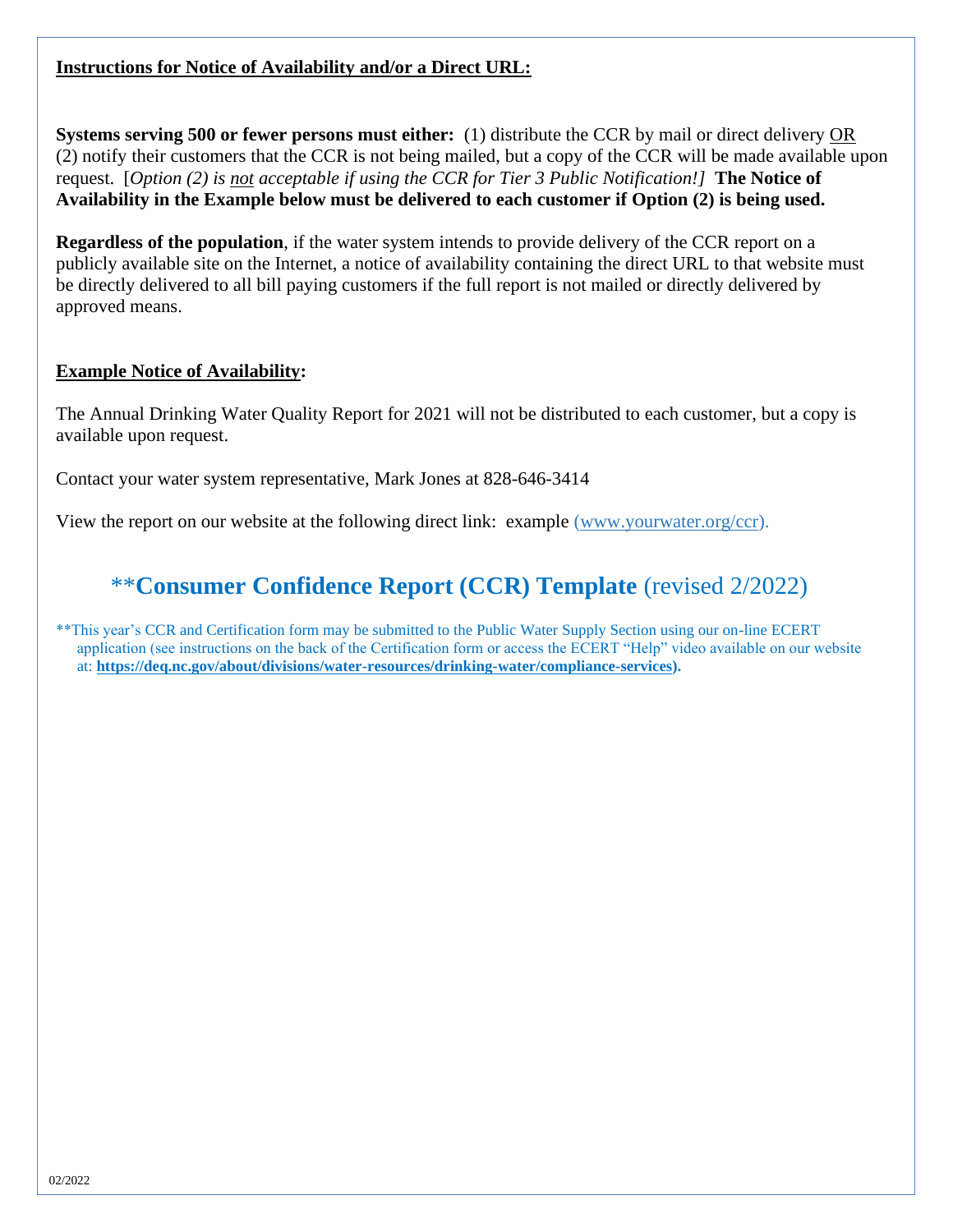# *"2021" Annual Drinking Water Quality Report "System Name"*

### Water System Number: **01-44-015**

We are pleased to present to you this year's Annual Drinking Water Quality Report. This report is a snapshot of last year's water quality. Included are details about your source(s) of water, what it contains, and how it compares to standards set by regulatory agencies. Our constant goal is to provide you with a safe and dependable supply of drinking water. We want you to understand the efforts we make to continually improve the water treatment process and protect our water resources. We are committed to ensuring the quality of your water and to providing you with this information because informed customers are our best allies. **If you have any questions about this report or concerning your water, please contact Mark Jones at (828) 646-3414. We want our valued customers to be informed about their water utility.** 

## **What EPA Wants You to Know**

Drinking water, including bottled water, may reasonably be expected to contain at least small amounts of some contaminants. The presence of contaminants does not necessarily indicate that water poses a health risk. More information about contaminants and potential health effects can be obtained by calling the Environmental Protection Agency's Safe Drinking Water Hotline (800-426- 4791).

Some people may be more vulnerable to contaminants in drinking water than the general population. Immuno-compromised persons such as persons with cancer undergoing chemotherapy, persons who have undergone organ transplants, people with HIV/AIDS or other immune system disorders, some elderly, and infants can be particularly at risk from infections. These people should seek advice about drinking water from their health care providers. EPA/CDC guidelines on appropriate means to lessen the risk of infection by *Cryptosporidium* and other microbial contaminants are available from the Safe Drinking Water Hotline (800- 426-4791).

If present, elevated levels of lead can cause serious health problems, especially for pregnant women and young children. Lead in drinking water is primarily from materials and components associated with service lines and home plumbing. [Name of Utility] is responsible for providing high quality drinking water, but cannot control the variety of materials used in plumbing components. When your water has been sitting for several hours, you can minimize the potential for lead exposure by flushing your tap for 30 seconds to 2 minutes before using water for drinking or cooking. If you are concerned about lead in your water, you may wish to have your water tested. Information on lead in drinking water, testing methods, and steps you can take to minimize exposure is available from the Safe Drinking Water Hotline or at [http://www.epa.gov/safewater/lead.](http://www.epa.gov/safewater/lead)

The sources of drinking water (both tap water and bottled water) include rivers, lakes, streams, ponds, reservoirs, springs, and wells. As water travels over the surface of the land or through the ground, it dissolves naturally-occurring minerals and, in some cases, radioactive material, and can pick up substances resulting from the presence of animals or from human activity. Contaminants that may be present in source water include microbial contaminants, such as viruses and bacteria, which may come from sewage treatment plants, septic systems, agricultural livestock operations, and wildlife; inorganic contaminants, such as salts and metals, which can be naturally-occurring or result from urban stormwater runoff, industrial or domestic wastewater discharges, oil and gas production, mining, or farming; pesticides and herbicides, which may come from a variety of sources such as agriculture, urban stormwater runoff, and residential uses; organic chemical contaminants, including synthetic and volatile organic chemicals, which are by-products of industrial processes and petroleum production, and can also come from gas stations, urban stormwater runoff, and septic systems; and radioactive contaminants, which can be naturally-occurring or be the result of oil and gas production and mining activities.

In order to ensure that tap water is safe to drink, EPA prescribes regulations which limit the amount of certain contaminants in water provided by public water systems. FDA regulations establish limits for contaminants in bottled water, which must provide the same protection for public health.

## **When You Turn on Your Tap, Consider the Source**

The water that is used by this system is the Pigeon River Just off from Filter Plant Road.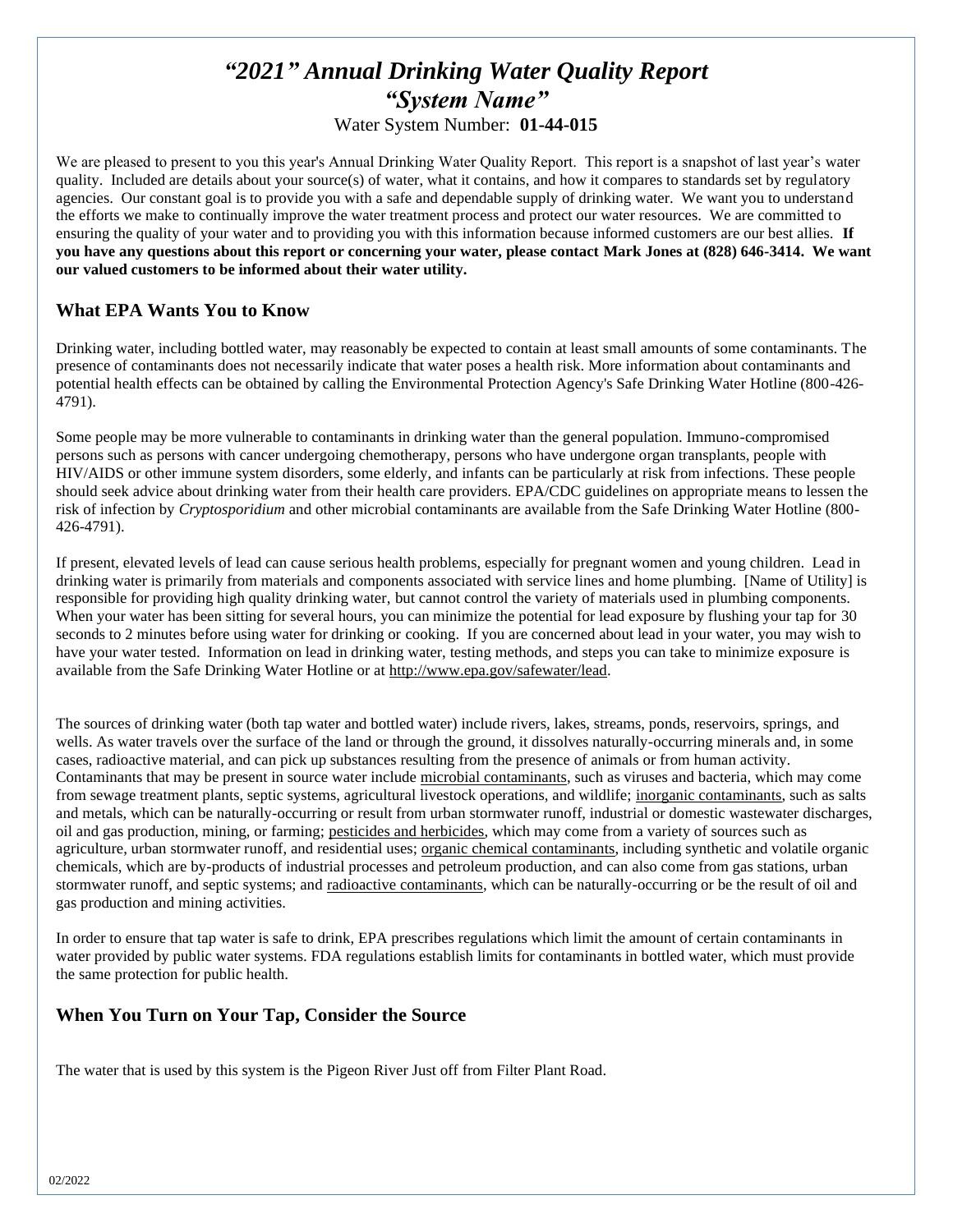# **Source Water Assessment Program (SWAP) Results**

The North Carolina Department of Environmental Quality (DEQ), Public Water Supply (PWS) Section, Source Water Assessment Program (SWAP) conducted assessments for all drinking water sources across North Carolina. The purpose of the assessments was to determine the susceptibility of each drinking water source (well or surface water intake) to Potential Contaminant Sources (PCSs). The results of the assessment are available in SWAP Assessment Reports that include maps, background information and a relative susceptibility rating of Higher, Moderate or Lower.

The relative susceptibility rating of each source for the Town of Canton was determined by combining the contaminant rating (number and location of PCSs within the assessment area) and the inherent vulnerability rating (i.e., characteristics or existing conditions of the well or watershed and its delineated assessment area). The assessment findings are summarized in the table below:

### **Susceptibility of Sources to Potential Contaminant Sources (PCSs)**

| <b>Source Name</b> | <b>Susceptibility Rating</b> | <b>SWAP Report Date</b> |
|--------------------|------------------------------|-------------------------|
| Pigeon River       | Moderate                     | September 2020          |

The complete SWAP Assessment report for Town of Canton may be viewed on the Web at:<https://www.ncwater.org/pws/swap> Note that because SWAP results and reports are periodically updated by the PWS Section, the results available on this web site may differ from the results that were available at the time this CCR was prepared. If you are unable to access your SWAP report on the web, you may mail a written request for a printed copy to: Source Water Assessment Program – Report Request, 1634 Mail Service Center, Raleigh, NC 27699-1634, or email requests to swap@ncdenr.gov. Please indicate your system name, number, and provide your name, mailing address and phone number. If you have any questions about the SWAP report please contact the Source Water Assessment staff by phone at 919-707-9098.

It is important to understand that a susceptibility rating of "higher" does not imply poor water quality, only the system's potential to become contaminated by PCSs in the assessment area.

## **Help Protect Your Source Water**

Protection of drinking water is everyone's responsibility. You can help protect your community's drinking water source(s) in several ways: (examples: dispose of chemicals properly; take used motor oil to a recycling center, volunteer in your community to participate in group efforts to protect your source, etc.).

## **Violations that Your Water System Received for the Report Year**

During 2021 we received 0 violations.

## **Water Quality Data Tables of Detected Contaminants**

We routinely monitor for over 150 contaminants in your drinking water according to Federal and State laws. The tables below list all the drinking water contaminants that we detected in the last round of sampling for each particular contaminant group. The presence of contaminants does not necessarily indicate that water poses a health risk. **Unless otherwise noted, the data presented in this table is from testing done January 1 through December 31, (2021).** The EPA and the State allow us to monitor for certain contaminants less than once per year because the concentrations of these contaminants are not expected to vary significantly from year to year. Some of the data, though representative of the water quality, is more than one year old.

### **Important Drinking Water Definitions:**

*Not-Applicable (N/A)* – Information not applicable/not required for that particular water system or for that particular rule.

*Non-Detects (ND)* - Laboratory analysis indicates that the contaminant is not present at the level of detection set for the particular methodology used.

*Parts per million (ppm) or Milligrams per liter (mg/L)* - One part per million corresponds to one minute in two years or a single penny in \$10,000.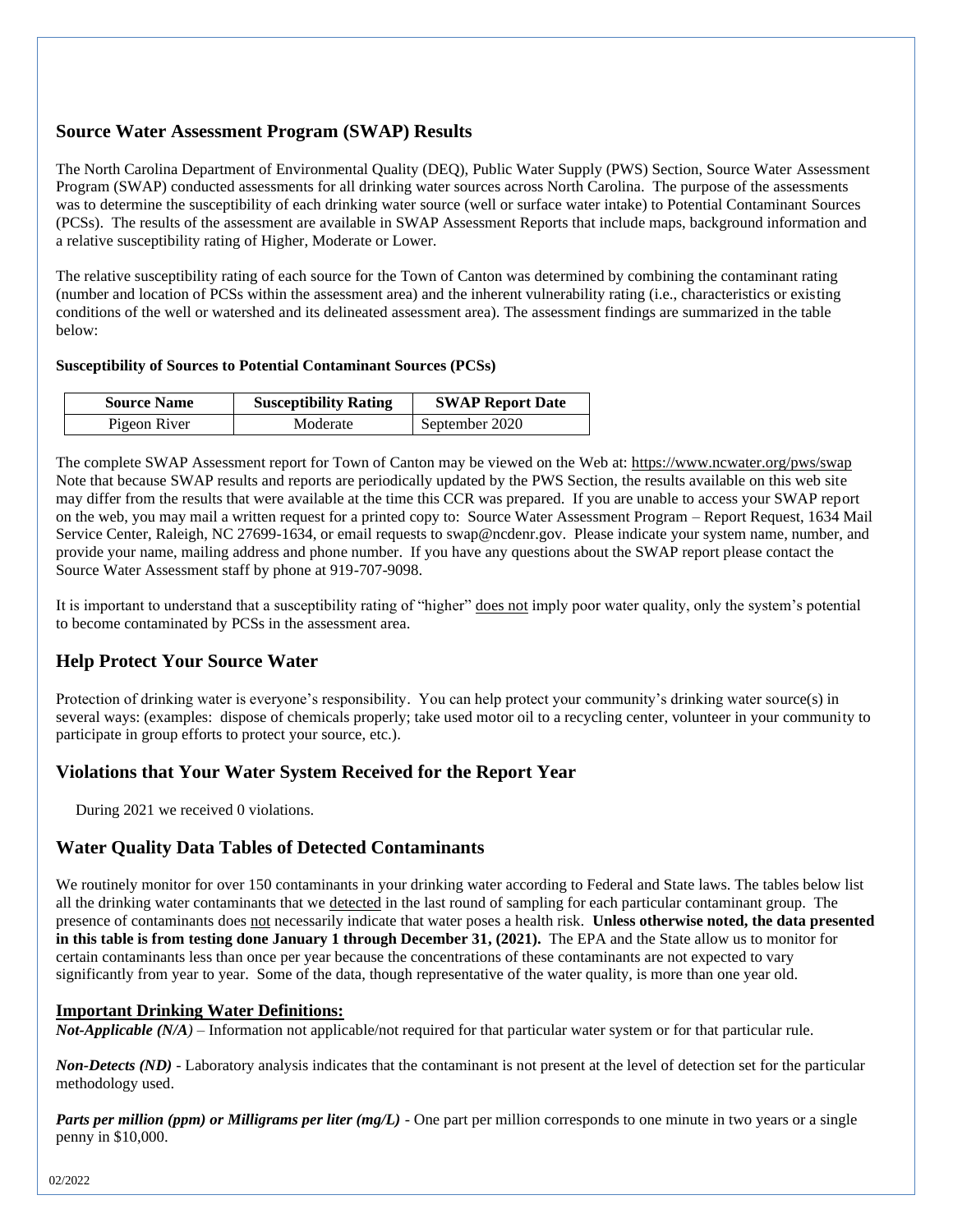*Parts per billion (ppb) or Micrograms per liter (ug/L)* - One part per billion corresponds to one minute in 2,000 years, or a single penny in \$10,000,000.

*Parts per trillion (ppt) or Nanograms per liter (nanograms/L)* - One part per trillion corresponds to one minute in 2,000,000 years, or a single penny in \$10,000,000,000.

*Parts per quadrillion (ppq) or Picograms per liter (picograms/L)* - One part per quadrillion corresponds to one minute in 2,000,000,000 years or one penny in \$10,000,000,000,000.

*Picocuries per liter (pCi/L)* - Picocuries per liter is a measure of the radioactivity in water.

*Nephelometric Turbidity Unit (NTU)* - Nephelometric turbidity unit is a measure of the clarity of water. Turbidity in excess of 5 NTU is just noticeable to the average person.

*Action Level (AL) -* The concentration of a contaminant which, if exceeded, triggers treatment or other requirements which a water system must follow.

*Treatment Technique (TT)* **-** A required process intended to reduce the level of a contaminant in drinking water.

*Maximum Residual Disinfection Level (MRDL)* – The highest level of a disinfectant allowed in drinking water. There is convincing evidence that addition of a disinfectant is necessary for control of microbial contaminants.

*Maximum Residual Disinfection Level Goal (MRDLG)* – The level of a drinking water disinfectant below which there is no known or expected risk to health. MRDLGs do not reflect the benefits of the use of disinfectants to control microbial contaminants.

*Locational Running Annual Average (LRAA)* – The average of sample analytical results for samples taken at a particular monitoring location during the previous four calendar quarters under the Stage 2 Disinfectants and Disinfection Byproducts Rule.

*Level 1 Assessment - A Level 1 assessment is a study of the water system to identify potential problems and determine (if possible) why total coliform bacteria have been found in our water system.*

*Level 2 Assessment - A Level 2 assessment is a very detailed study of the water system to identify potential problems and determine (if possible) why an E. coli MCL violation has occurred and/or why total coliform bacteria have been found in our water system on multiple occasions.*

*Maximum Contaminant Level (MCL)* - The highest level of a contaminant that is allowed in drinking water. MCLs are set as close to the MCLGs as feasible using the best available treatment technology.

*Maximum Contaminant Level Goal (MCLG)* - The level of a contaminant in drinking water below which there is no known or expected risk to health. MCLGs allow for a margin of safety.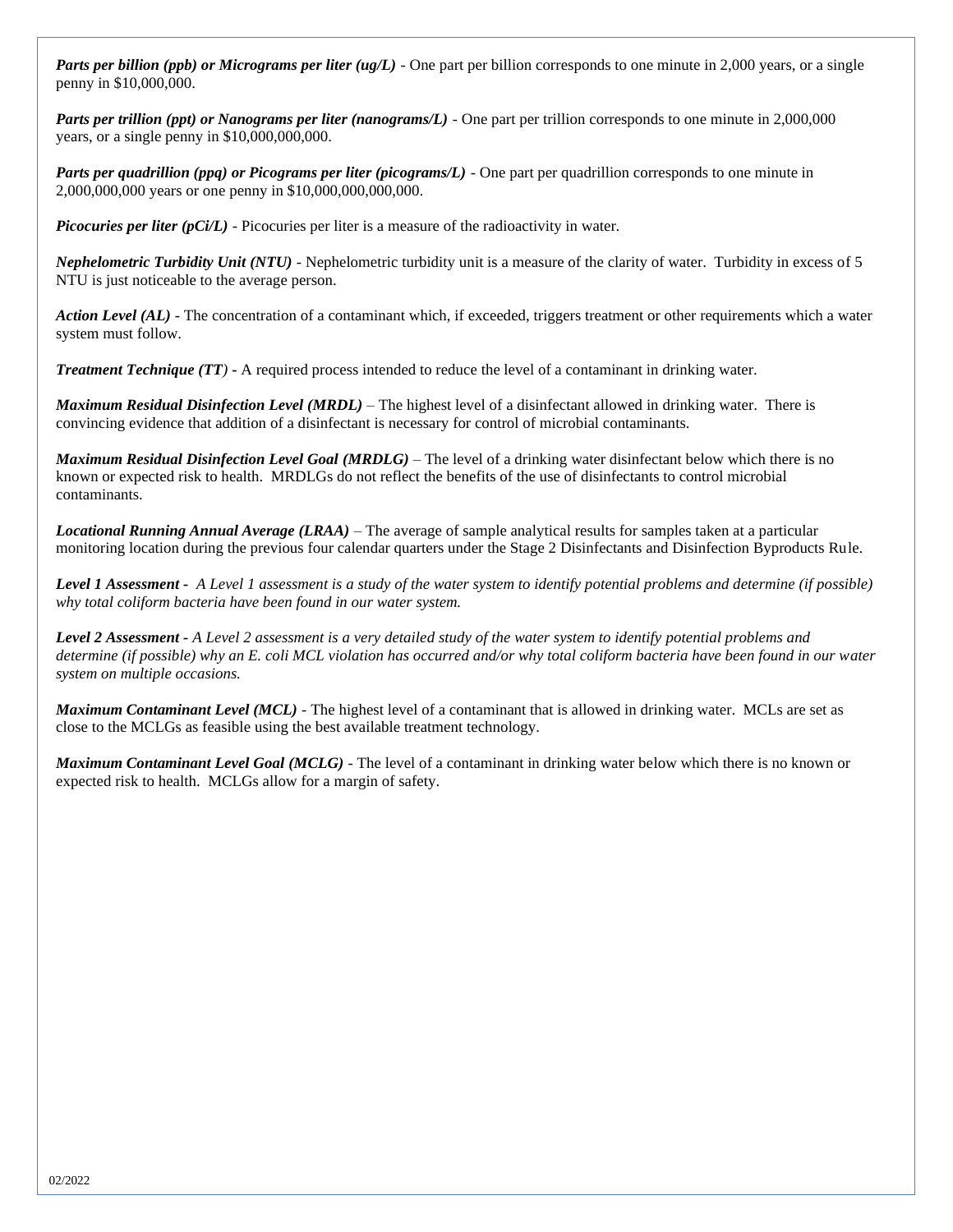# **Tables of Detected Contaminants**

# **REVISED TOTAL COLIFORM RULE:**

### **Microbiological Contaminants in the Distribution System -** For systems that collect *less than 40* samples per month

| Contaminant (units)                              | MCL<br>Violation<br>Y/N | Your<br>Water | <b>MCLG</b>  | MCL.                                                                                                                                                                                                                                                                                                                                                                                                                           | Likely Source of<br>Contamination       |
|--------------------------------------------------|-------------------------|---------------|--------------|--------------------------------------------------------------------------------------------------------------------------------------------------------------------------------------------------------------------------------------------------------------------------------------------------------------------------------------------------------------------------------------------------------------------------------|-----------------------------------------|
| Total Coliform Bacteria<br>(presence or absence) | N                       | Absence       | N/A          | $TT^*$                                                                                                                                                                                                                                                                                                                                                                                                                         | Naturally present in the<br>environment |
| E. coli<br>(presence or absence)                 | N                       | Absence       | $\mathbf{0}$ | Routine and repeat samples are total<br>coliform-positive and either is E. coli-<br>positive or system fails to take repeat<br>samples following $E$ . <i>coli</i> -positive routine<br>sample or system fails to analyze total<br>coliform-positive repeat sample for $E$ . coli<br>Note: If either an original routine sample<br>and/or its repeat samples(s) are $E.$ $\text{coli}$<br>positive, a Tier 1 violation exists. | Human and animal fecal waste            |

\* If a system collecting fewer than 40 samples per month has two or more positive samples in one month, an assessment is required.

### **Turbidity\***

| Contaminant (units)                                                                       | Treatment<br>Technique<br>(TT)<br>Violation<br>Y/N | Your Water | MCLG               | Treatment Technique (TT)<br>Violation if:                          | Likely Source of<br>Contamination |
|-------------------------------------------------------------------------------------------|----------------------------------------------------|------------|--------------------|--------------------------------------------------------------------|-----------------------------------|
| Turbidity (NTU) - Highest<br>single turbidity measurement                                 | N<br>N/A<br>.320 NTU                               |            | Turbidity $>1$ NTU |                                                                    |                                   |
| Turbidity (NTU) - Lowest<br>monthly percentage (%) of<br>samples meeting turbidity limits | N                                                  |            | N/A                | Less than 95% of monthly turbidity<br>measurements are $< 0.3$ NTU | Soil runoff                       |

 **\*** Turbidity is a measure of the cloudiness of the water. We monitor it because it is a good indicator of the effectiveness of our filtration system. The turbidity rule requires that 95% or more of the monthly samples must be less than or equal to 0.3 NTU.

### **Inorganic Contaminants**

| Contaminant (units) | Sample<br>Date | MCL<br>Violation<br>Y/N | Your<br>Water | Range<br>High<br>Low | MCLG | <b>MCL</b> | Likely Source of Contamination                                                                                                  |
|---------------------|----------------|-------------------------|---------------|----------------------|------|------------|---------------------------------------------------------------------------------------------------------------------------------|
| Fluoride (ppm)      | 5/4/2021       |                         |               | $.20 - .99$          |      |            | Erosion of natural deposits; water additive<br>which promotes strong teeth; discharge<br>from fertilizer and aluminum factories |

#### **Nitrate/Nitrite Contaminants**

|       | Contaminant (units)   | Sample<br>Date | <b>MCL</b><br>Violation<br>Y/N | Your<br>Water | Range<br>High<br>LOW | MCLG | <b>MCL</b> | Likely Source of Contamination                                                                    |
|-------|-----------------------|----------------|--------------------------------|---------------|----------------------|------|------------|---------------------------------------------------------------------------------------------------|
| (ppm) | Nitrate (as Nitrogen) | 5/3/2021       | N                              | ND            | N/A                  | 10   | 10         | Runoff from fertilizer use; leaching from<br>septic tanks, sewage; erosion of natural<br>deposits |
| (ppm) | Nitrite (as Nitrogen) |                |                                |               | N/A                  |      |            | Runoff from fertilizer use; leaching from<br>septic tanks, sewage; erosion of natural<br>deposits |

### **Asbestos Contaminant**

| Contaminant (units)         | Sample<br>Date | MCL<br>Violation<br>Y/N | Your<br>Water | Range<br>High<br>$L$ <sub>O</sub> W | MCLG | <b>MCL</b> | Likely Source of Contamination                                       |
|-----------------------------|----------------|-------------------------|---------------|-------------------------------------|------|------------|----------------------------------------------------------------------|
| <b>Total Asbestos (MFL)</b> |                |                         |               |                                     |      |            | Decay of asbestos cement water mains;<br>erosion of natural deposits |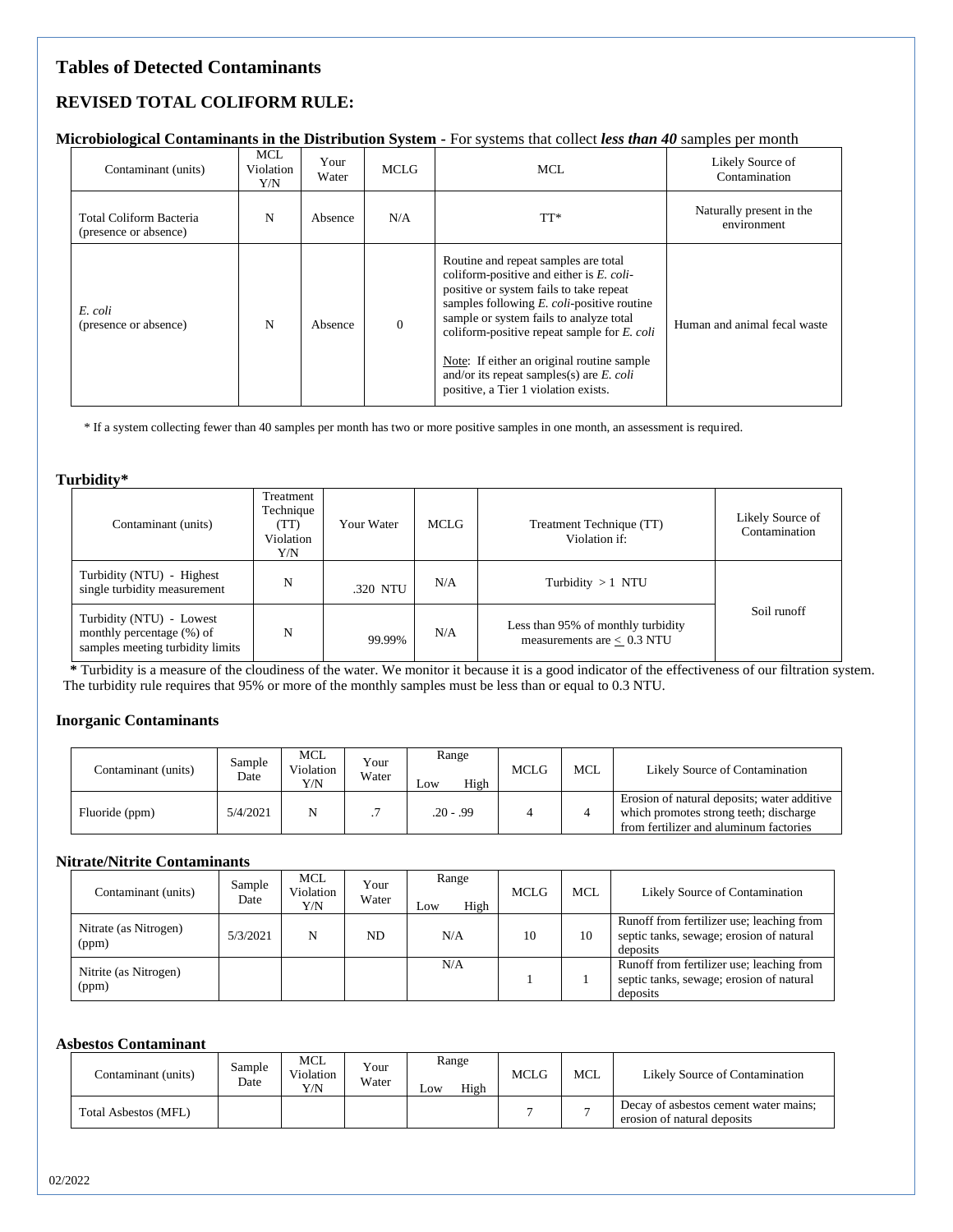# **LEAD AND COPPER 90th PERCENTILE SUMMARY<sup>1</sup>**

Public Water System ID#: \_\_NC01-44-015\_\_\_\_\_\_\_\_\_\_\_\_\_ Date: \_\_\_August 25th 2021\_\_\_\_\_\_\_\_\_\_\_\_\_\_\_\_\_

System: \_\_\_\_\_Town of Canton Water Treatment Plant\_\_\_\_\_\_\_\_\_\_\_\_\_\_\_\_\_\_\_\_\_\_\_\_\_\_\_\_\_\_\_

Compliance Period: \_\_\_July 1<sup>st</sup>- September  $30<sup>th</sup> 2021$ 

- September 30th 2021 Monitoring Frequency: \_\_\_3 Years\_\_\_\_\_\_\_\_\_\_

|                |              | <b>LEAD SAMPLES</b>           |                   |                |              | <b>COPPER SAMPLES</b>           |        |
|----------------|--------------|-------------------------------|-------------------|----------------|--------------|---------------------------------|--------|
|                |              | 90th Percentile Level = $0.0$ |                   |                |              | 90th Percentile Level = $0.168$ |        |
| No.            | Location $3$ | Tier/Target                   | Lead <sup>2</sup> | No.            | Location $3$ | Tier/Target                     | Copper |
|                | Code         | Category                      | mg/l              |                | Code         | Category                        | mg/1   |
| $\mathbf{1}$   | 003          |                               | $\boldsymbol{0}$  | $\mathbf{1}$   | 005          |                                 | 0.0    |
| $\overline{2}$ | 004          |                               | $\boldsymbol{0}$  | $\overline{2}$ | 007          |                                 | 0.0    |
| $\overline{3}$ | 005          |                               | $\boldsymbol{0}$  | $\overline{3}$ | 052          |                                 | 0.0    |
| $\overline{4}$ | 007          |                               | $\boldsymbol{0}$  | $\overline{4}$ | 055          |                                 | 0.0    |
| 5              | 009          |                               | $\overline{0}$    | 5              | 056          |                                 | 0.0    |
| 6              | 013          |                               | $\overline{0}$    | 6              | 060          |                                 | 0.0    |
| $\overline{7}$ | 019          |                               | $\overline{0}$    | $\overline{7}$ | 061          |                                 | 0.0    |
| 8              | 026          |                               | $\overline{0}$    | 8              | 066          |                                 | 0.0    |
| 9              | 032          |                               | $\overline{0}$    | 9              | 068          |                                 | 0.0    |
| 10             | 052          |                               | $\overline{0}$    | 10             | 069          |                                 | 0.0    |
| 11             | 054          |                               | $\overline{0}$    | 11             | 004          |                                 | 0.055  |
| 12             | 055          |                               | $\overline{0}$    | 12             | 019          |                                 | 0.094  |
| 13             | 056          |                               | $\overline{0}$    | 13             | 054          |                                 | 0.097  |
| 14             | 059          |                               | $\overline{0}$    | 14             | 013          |                                 | 0.121  |
| 15             | 060          |                               | $\overline{0}$    | 15             | 003          |                                 | 0.123  |
| 16             | 061          |                               | $\overline{0}$    | 16             | 059          |                                 | 0.160  |
| 17             | 066          |                               | $\overline{0}$    | 17             | 032          |                                 | 0.167  |
| 18             | 068          |                               | $\overline{0}$    | 18             | 009          |                                 | 0.168  |
| 19             | 069          |                               | 0.005             | 19             | 026          |                                 | 0.241  |
| 20             | $\bigcap$ 15 |                               | 0.010             | 20             | $\bigcap$ 15 |                                 | 0.265  |

|                 |              | <b>LEAD SAMPLES</b>           |                   | <b>COPPER SAMPLES</b>           |              |             |                     |  |
|-----------------|--------------|-------------------------------|-------------------|---------------------------------|--------------|-------------|---------------------|--|
|                 |              | 90th Percentile Level = $0.0$ |                   | 90th Percentile Level = $0.168$ |              |             |                     |  |
| No.             | Location $3$ | Tier/Target                   | Lead <sup>2</sup> | No.                             | Location $3$ | Tier/Target | Copper <sup>2</sup> |  |
|                 | Code         | Category                      | mg/l              |                                 | Code         | Category    | mg/l                |  |
| $\mathbf{1}$    | 003          |                               | $\overline{0}$    | $\mathbf{1}$                    | 005          |             | 0.0                 |  |
| $\overline{c}$  | 004          |                               | $\overline{0}$    | $\overline{2}$                  | 007          |             | 0.0                 |  |
| $\overline{3}$  | 005          |                               | $\boldsymbol{0}$  | 3                               | 052          |             | 0.0                 |  |
| $\overline{4}$  | 007          |                               | $\overline{0}$    | $\overline{4}$                  | 055          |             | 0.0                 |  |
| $\overline{5}$  | 009          |                               | $\boldsymbol{0}$  | 5                               | 056          |             | 0.0                 |  |
| $\overline{6}$  | 013          |                               | $\boldsymbol{0}$  | 6                               | 060          |             | 0.0                 |  |
| $\overline{7}$  | 019          |                               | $\overline{0}$    | $\overline{7}$                  | 061          |             | 0.0                 |  |
| $\overline{8}$  | 026          |                               | $\boldsymbol{0}$  | 8                               | 066          |             | 0.0                 |  |
| $\overline{9}$  | 032          |                               | $\boldsymbol{0}$  | 9                               | 068          |             | 0.0                 |  |
| 10              | 052          |                               | $\overline{0}$    | 10                              | 069          |             | 0.0                 |  |
| 11              | 054          |                               | $\boldsymbol{0}$  | 11                              | 004          |             | 0.055               |  |
| $\overline{12}$ | 055          |                               | $\boldsymbol{0}$  | 12                              | 019          |             | 0.094               |  |
| $\overline{13}$ | 056          |                               | $\boldsymbol{0}$  | 13                              | 054          |             | 0.097               |  |
| $\overline{14}$ | 059          |                               | $\boldsymbol{0}$  | 14                              | 013          |             | 0.121               |  |
| $\overline{15}$ | 060          |                               | $\boldsymbol{0}$  | 15                              | 003          |             | 0.123               |  |
| 16              | 061          |                               | $\boldsymbol{0}$  | 16                              | 059          |             | 0.160               |  |
| $\overline{17}$ | 066          |                               | $\boldsymbol{0}$  | 17                              | 032          |             | 0.167               |  |
| 18              | 068          |                               | $\boldsymbol{0}$  | 18                              | 009          |             | 0.168               |  |
| $\overline{19}$ | 069          |                               | 0.005             | 19                              | 026          |             | 0.241               |  |
| 20              | 015          |                               | 0.019             | 20                              | 015          |             | 0.265               |  |

<sup>1</sup> 90th Percentile Level = Concentration in the sample with sequence number yielded by 0.9 x number of samples. (Only 10% of the samples have higher lead or copper values.) For 5 samples, 90th Percentile Level is the average of 4th and 5th highest samples.

<sup>2</sup> Arrange in ascending order. (Place results of all lead or copper samples taken during the monitoring period in order from the sample with the lowest concentration at the top to the sample with the highest concentration at the bottom.) Attach additional pages if necessary.

<sup>3</sup> Attach a location code key showing the alphanumeric location code in ascending order and the corresponding address of the sample site.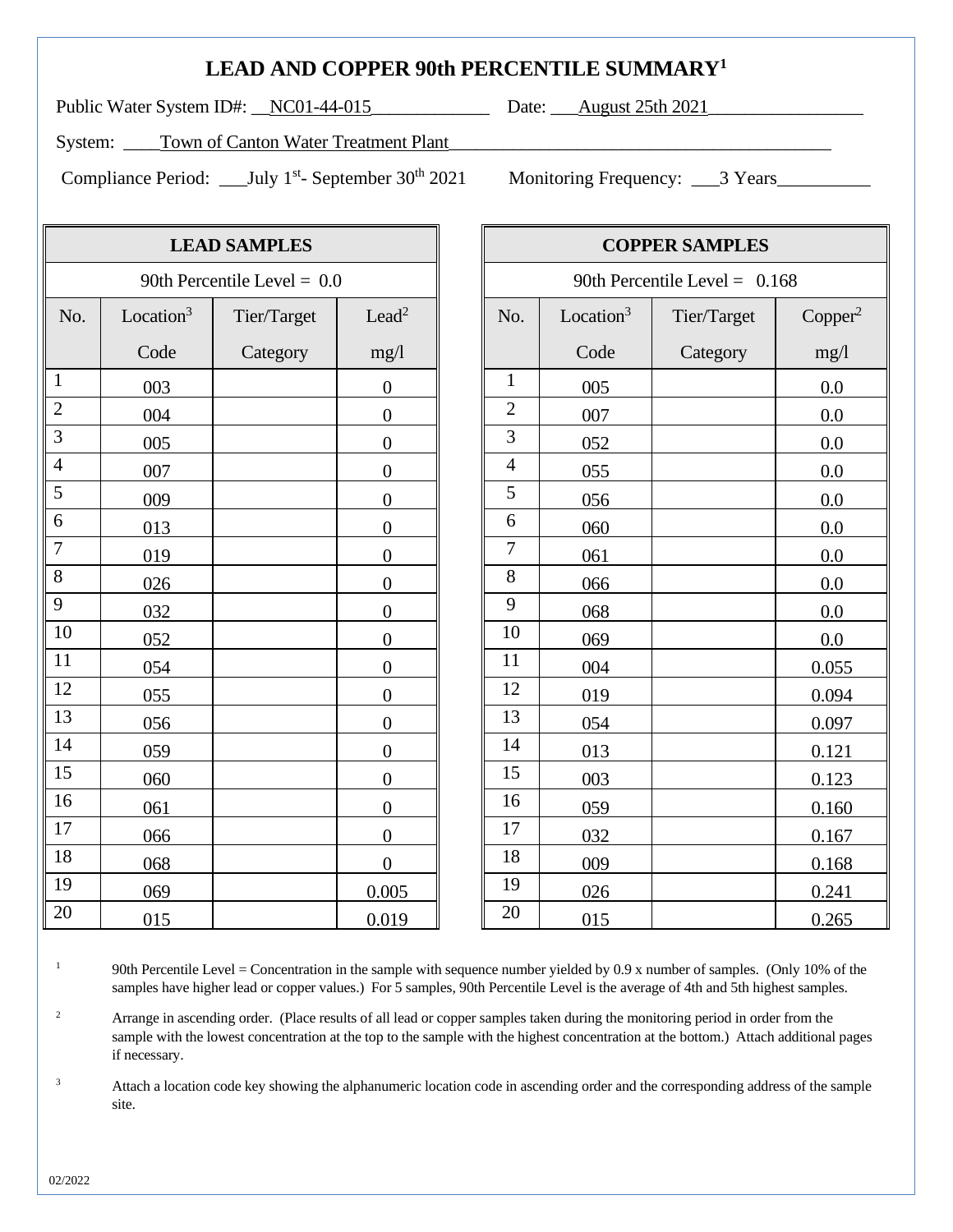### **Lead and Copper Contaminants**

|            | Contaminant (units)                           | Sample<br>Date | Your<br>Water | Number of<br>sites found<br>above the AL | MCLG. | AL        | Likely Source of Contamination                                          |
|------------|-----------------------------------------------|----------------|---------------|------------------------------------------|-------|-----------|-------------------------------------------------------------------------|
|            | Copper (ppm)<br>(90 <sup>th</sup> percentile) | 7/26/21        | 0.0           |                                          | 1.3   | $AL=1.3$  | Corrosion of household plumbing<br>systems; erosion of natural deposits |
| Lead (ppb) | (90 <sup>th</sup> percentile)                 | 7/26/21        | 0.0           |                                          |       | $AI = 15$ | Corrosion of household plumbing<br>systems; erosion of natural deposits |

#### **Radiological Contaminants**

| Contaminant (units)                                                       | Sample<br>Date | <b>MCL</b><br>Violation<br>Y/N | Your<br>Water | Range<br>High<br>Low | <b>MCLG</b> | <b>MCL</b> | Likely Source of Contamination            |
|---------------------------------------------------------------------------|----------------|--------------------------------|---------------|----------------------|-------------|------------|-------------------------------------------|
| Alpha emitters $(pCi/L)$<br>(Gross Alpha Excluding)<br>Radon and Uranium) | 2/10/20        | N                              | ND            | $0-0$                | $\theta$    | 15         | Erosion of natural deposits               |
| Beta/photon emitters<br>(pCi/L)                                           | 2/10/20        | N                              | ND            | $0-0$                |             | $50*$      | Decay of natural and man-made<br>deposits |
| Combined radium (pCi/L)                                                   | 2/10/20        | N                              | ND            | <b>NA</b>            | $\Omega$    |            | Erosion of natural deposits               |
| Uranium $(pCi/L)$                                                         | 2/10/20        | N                              | ND            | $0-0$                | $\Omega$    | 20.1       | Erosion of natural deposits               |

\* Note: The MCL for beta/photon emitters is 4 mrem/year. EPA considers 50 pCi/L to be the level of concern for beta particles.

### **Total Organic Carbon (TOC)**

| Contaminant (units)                                      | <b>TT</b><br>Violation<br>Y/N | Your Water<br>(RAA<br>Removal<br>Ratio) | Range<br>Monthly<br>Removal<br>Ratio<br>Low - High | MCLG | TT        | Likely Source of<br>Contamination       | Compliance Method<br>$(Step 1 or ACC#_ )$ |
|----------------------------------------------------------|-------------------------------|-----------------------------------------|----------------------------------------------------|------|-----------|-----------------------------------------|-------------------------------------------|
| Total Organic Carbon<br>(removal ratio)<br>(TOC)-TREATED | N                             | 100%                                    | $0 - 1$                                            | N/A  | <b>TT</b> | Naturally present in the<br>environment |                                           |

### **Disinfectant Residuals Summary**

|                | Year<br>Sampled | MRDL<br>Violation<br>Y/N | Your<br>Water<br>(highest RAA) | Range<br>High<br>Low | <b>MRDLG</b> | <b>MRDL</b> | <b>Likely Source of Contamination</b>      |
|----------------|-----------------|--------------------------|--------------------------------|----------------------|--------------|-------------|--------------------------------------------|
| Chlorine (ppm) | 2021            | N                        | 1.19                           | $.02 - 1.76$         |              | 4.0         | Water additive used to<br>control microbes |

### **Stage 2 Disinfection Byproduct Compliance -** Based upon Locational Running Annual Average (LRAA)

| Disinfection<br>Byproduct | Year<br>Sampled                                      | <b>MCL</b><br>Violation<br>Y/N | Your<br>Water<br>(highest LRAA) | Low | Range | High | <b>MCLG</b> | <b>MCL</b> | Likely Source of<br>Contamination           |  |
|---------------------------|------------------------------------------------------|--------------------------------|---------------------------------|-----|-------|------|-------------|------------|---------------------------------------------|--|
| TTHM (ppb)                | $\overline{c}$<br>$\theta$<br>$\overline{c}$         | N                              |                                 |     |       |      |             |            | Byproduct of drinking<br>water disinfection |  |
| Location (Ex. B01)        |                                                      |                                |                                 |     |       |      | N/A         | 80         |                                             |  |
| <b>B01</b>                |                                                      |                                | 34                              | 10  | ٠     | 34   |             |            |                                             |  |
| <b>B02</b>                |                                                      |                                | 29                              | 10  | ٠     | 29   |             |            |                                             |  |
| HAA5 (ppb)                | $\mathfrak{2}$<br>$\boldsymbol{0}$<br>$\overline{c}$ | N                              |                                 |     |       |      |             | 60         | Byproduct of drinking                       |  |
| <b>B01</b>                |                                                      |                                | 35                              | 12  |       | 35   | N/A         |            | water disinfection                          |  |
| <b>B02</b>                |                                                      |                                | 36                              | 13  |       | 36   |             |            |                                             |  |

The PWS Section requires monitoring for other misc. contaminants, some for which the EPA has set national secondary drinking water standards (SMCLs) because they may cause cosmetic effects or aesthetic effects (such as taste, odor, and/or color) in drinking water. The contaminants with SMCLs normally do not have any health effects and normally do not affect the safety of your water**.**